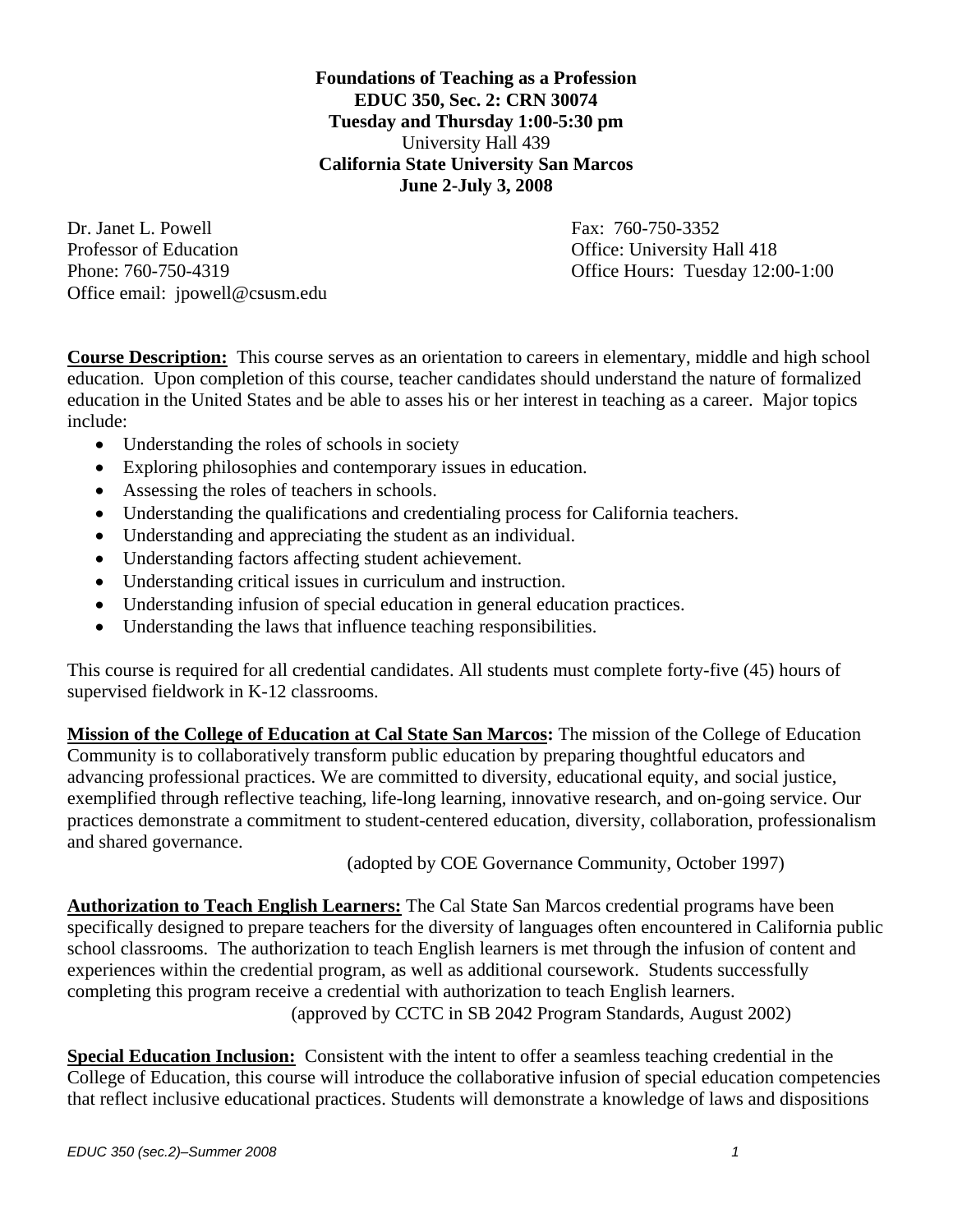that relate to special education through a variety of activities such as the viewing and analysis of the video F.A.T. City and reading parts of *Creating an Inclusive School*.

**Students with Disabilities Requiring Reasonable Accommodations:** Students are approved for services through the Disabled Student Services Office (DSS). This office can be contacted by phone at (760) 750- 4905, or TTY (760) 750-4909. Students authorized by DSS to receive reasonable accommodations should meet with their instructor during office hours or, in order to ensure confidentiality, in a more private setting.

**College of Education Attendance Policy:** Due to the dynamic and interactive nature of courses in the College of Education, all students are expected to attend all classes and participate actively. Absences and late arrivals/early departures will affect the final grade. A minimum grade of C+ is required in EDUC 350 to qualify as prerequisite for admission to the Cal State San Marcos teacher credential program. COE attendance policy states, "At a minimum, students must attend 80% of class time, or s/he may not receive a passing grade for the course at the discretion of the instructor. Individual instructors may adopt more stringent attendance requirements." Should students have extenuating circumstances, please contact the instructor as soon as possible. In this section of EDUC 350, the following attendance policy will apply: Two class sessions may be missed without penalty to your grade. Each additional missed session will drop your final grade by 1/3 grade point (A to A-, A- to B+, etc.). If you miss eight or more class sessions, you will receive an F.

**Credential Program Recommendations:** As one of several evaluation methods, EDUC 350 course instructors are asked for feedback concerning credential candidates who are applying for programs at Cal State San Marcos. Keep in mind that your professionalism and hard work in this class not only affect your course grade, but also indicate your readiness for a credential program.

**Fieldwork:** In addition to in-class work, assigned readings and projects, students will participate in fortyfive (45) hours of supervised fieldwork assignments in a variety of public school settings. Details on the fieldwork are found on the WebCT site. Documentation of these hours is required to receive a grade in EDUC 350. Cal State San Marcos students are expected to adhere to professional standards in their dress and behavior in the field. Required clearances (fingerprints, TB test) are the responsibility of the student. A recommendation (usually from the classroom teacher where most of the fieldwork is done, also known as a Field Experience Recommendation) is a requirement for admission to the Cal State San Marcos Teacher Credentialing programs. If you need this form, you can download it from the course WebCT site.

## **All University Writing Requirement**

Every course at the university must fulfill the university's writing requirement of at least 2,500 words. In EDUC 350, this is accomplished through the following written assignments: Teacher Interview, Philosophy Paper, Reading Logs, and The Outsider.

# **CSUSM Academic Honesty Policy**

Students will be expected to adhere to standards of academic honesty and integrity, as outlined in the Student Academic Honesty Policy. All written work and oral presentation assignments must be original work. All ideas/materials that are borrowed from other sources must have appropriate references to the original sources. Any quoted material should give credit to the source and be punctuated with quotation marks.

Students are responsible for honest completion of their work including examinations. There will be no tolerance for infractions. If you believe there has been an infraction by someone in the class, please bring it to the instructor's attention. The instructor reserves the right to discipline any student for academic dishonesty in accordance with the general rules and regulations of the university. Disciplinary action may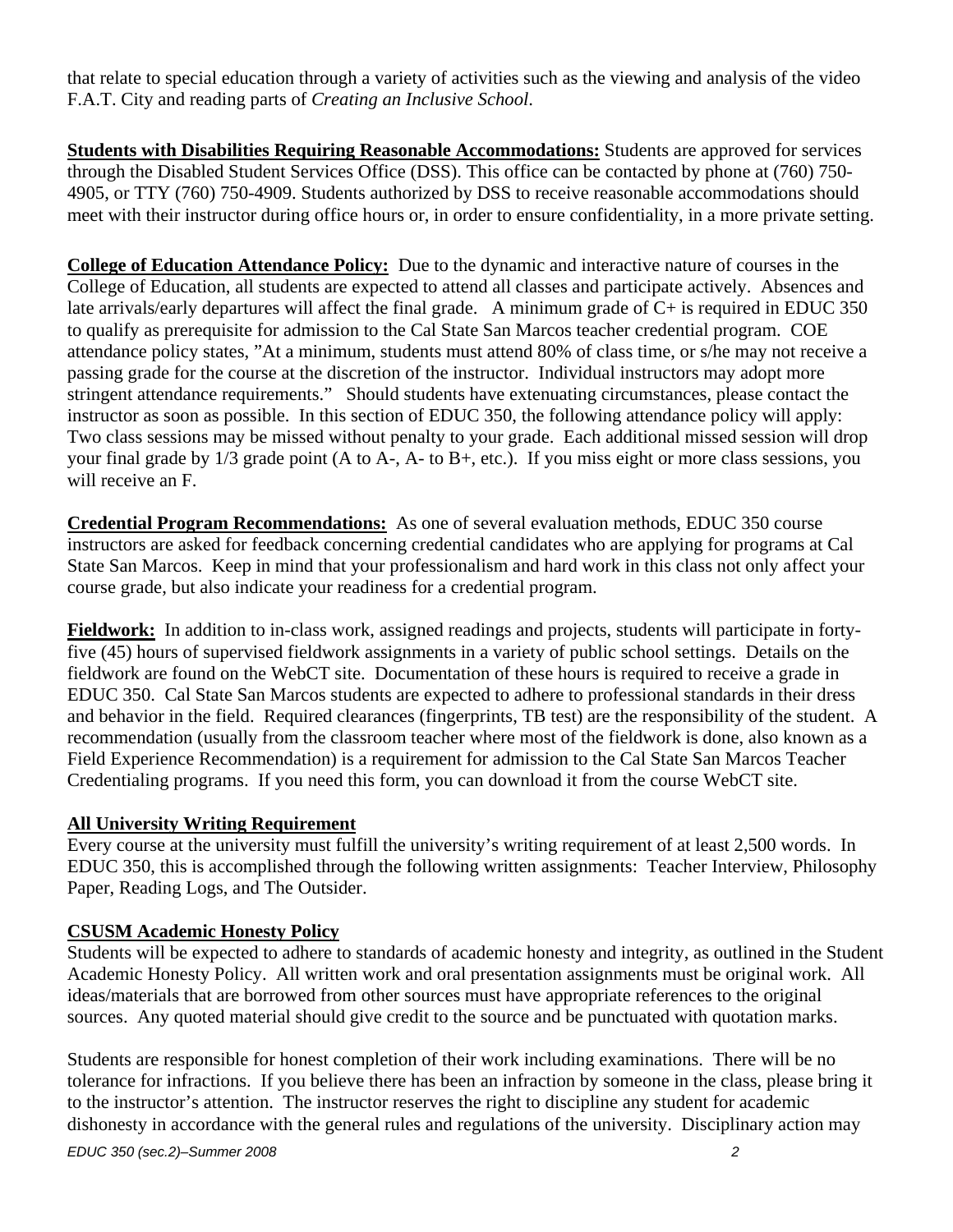include the lowering of grades and/or the assignment of a failing grade for an exam, assignment, or the class as a whole." Incidents of Academic Dishonesty will be reported to the Dean of Students. Sanctions at the University level may include suspension or expulsion from the University.

# **Plagiarism:**

As a student and future educator, each student is expected to do his/her own work and to contribute equally to group projects and processes. Plagiarism or cheating is unacceptable under any circumstances. If you are in doubt about whether your work is paraphrased or plagiarized see the Plagiarism Prevention for Students website http://library.csusm.edu/plagiarism/index.html. If there are questions about academic honesty, please consult the University catalog.

#### **Use of Technology:**

Students are expected to demonstrate competency in the use of various forms of technology (i.e. word processing, electronic mail, WebCT6, use of the Internet, and/or multimedia presentations). Specific requirements for course assignments with regard to technology are at the discretion of the instructor. Keep a digital copy of all assignments for use in your teaching portfolio. All assignments will be submitted online. Details will be given in class.

#### **Electronic Communication Protocol**

Electronic correspondence is a part of your professional interactions. If you need to contact the instructor, email is often the easiest way to do so. It is my intention to respond to all received e-mails in a timely manner. Please be reminded that e-mail and on-line discussions are a very specific form of communication, with their own nuances and etiquette. For instance, electronic messages sent in all upper case (or lower case) letters, major typos, or slang, often communicate more than the sender originally intended. With that said, please be mindful of all e-mail and on-line discussion messages you send to your colleagues, to faculty members in the College of Education, or to persons within the greater educational community. All electronic messages should be crafted with professionalism and care.

Things to consider:

- Would I say in person what this electronic message specifically says?
- How could this message be misconstrued?
- Does this message represent my highest self?
- Am I sending this electronic message to avoid a face-to-face conversation?

In addition, if there is ever a concern with an electronic message sent to you, please talk with the author in person in order to correct any confusion.

**Teaching Performance Expectation (TPE) for EDUC 350**: A primary goal of EDUC 350 is to begin the process of developing teacher candidates to become professional educators. The following TPE of the California Commission for Teacher Credentialing is expected to be met during this course:

## **TPE 12: Professional, Legal and Ethical Obligations**

Candidates are aware of their own personal values and biases and recognize ways in which these values and biases affect the teaching and learning of students. They resist racism and acts of intolerance. Candidates appropriately manage their professional time spent in teaching responsibilities to ensure that academic goals are met.

Candidates for a Teaching Credential understand and honor legal and professional obligations to protect the privacy, health, and safety of students, families, and other school professionals. They are aware of and act in accordance with ethical considerations and they model ethical behaviors for students. Candidates understand and honor all laws relating to professional misconduct and moral fitness.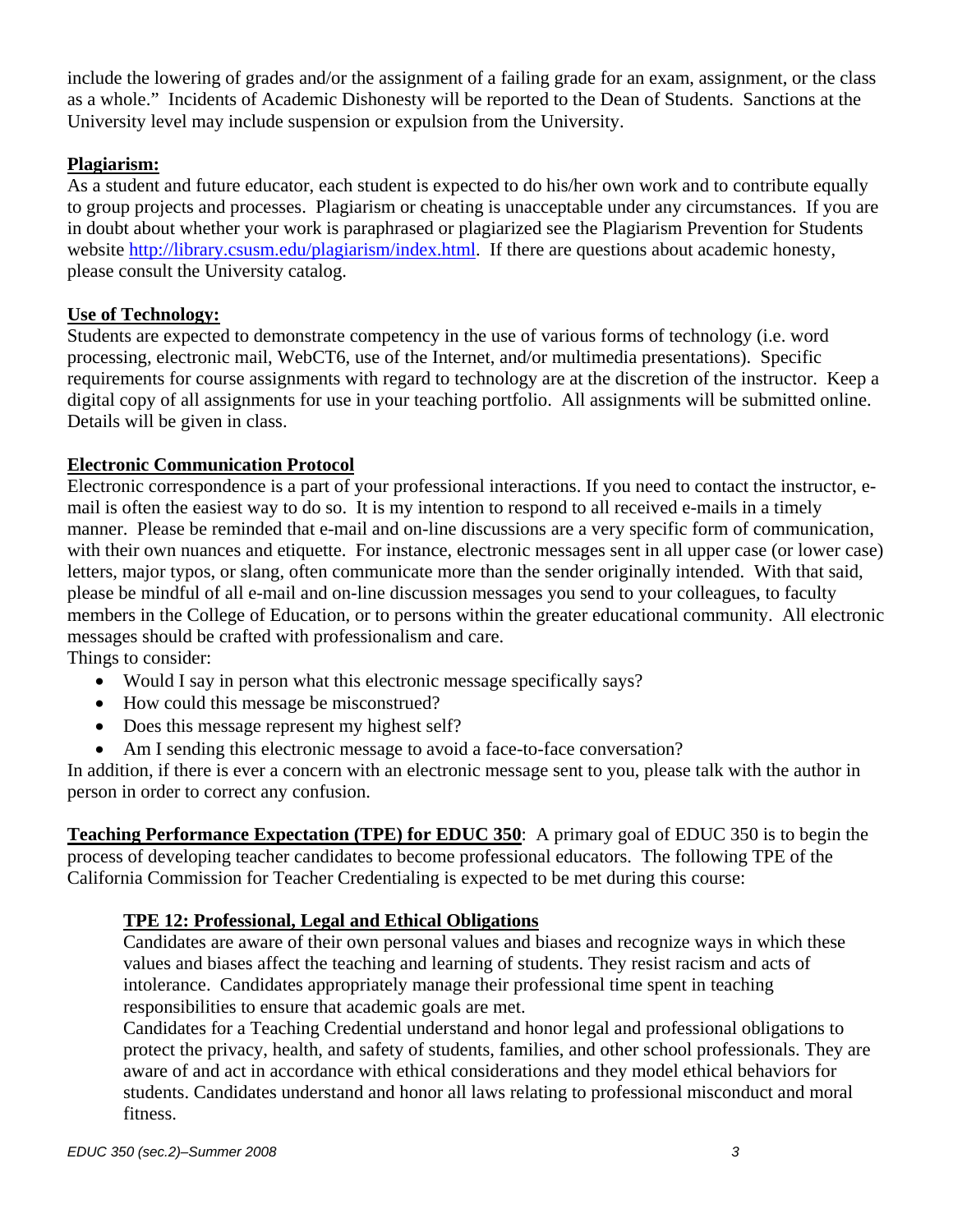#### **Teaching Performance Assessment for Developing as a Professional Educator**

The successful completion of the personal philosophy assignment is a requirement for completion of this course and is a component of partially meeting the TPE described above. This statement will be used for assessment both in the course and at completion of the College of Education program. Retain an electronic copy of your statement for submission for your portfolio at the completion of your teacher education program.

**Course Requirements:** Teacher education is a professional preparation program. It is expected that students will come to class prepared to discuss the readings, submit required assignments, and participate in class activities. Students are expected to adhere to academic honesty and integrity, standards of dependability, confidentiality and writing achievement. Because it is important for teachers to be able to effectively communicate their ideas to students, parents, colleagues, and administrators, writing that is original, clear and error-free is a priority for the College of Education. It is expected that work will be turned in on time. Please discuss individual issues with the instructor. Points will be deducted if assignments are submitted late (10% penalty per day late; no credit will be awarded if the assignment is one week late).

#### **Required Texts:**

Nieto, Sonia. (2006). *Why We Teach*. NY: Teachers College Press. ISBN 0807745936, Approximately \$12 - 20.

- Grant, Carl. A. & Gillette, Maureen. (2005). *Learning to Teach Everyone's Children: Equity, Empowerment and Education that is Multicultural.* Thomson & Wadsworth. ISBN 0-534-64467-8, Approximately \$ 45 - 65
- Villa, R. A. and Thousand, J. S. (2005). *Creating an Inclusive School* (2nd ed.). Alexandria, VA: Association for Supervision and Curriculum Development. ISBN 0-87120-251-4 Approximately \$12 - 25

## **Assignments and grading:**

## **1. Reading log 10 points**

The reading log provides an opportunity to reflect on learning about teaching through the assigned readings for each session. In the reading log, do not summarize. Instead, respond to the readings: agree, disagree, note specific ideas, etc. Entries should be one paragraph per section (1a, 1b, etc.) in length per week and must include one critical thinking question for discussion at the end. Log entries for week's classes must be submitted via the course WebCT6 site by the *prior* Saturday at midnight. See the schedule for readings. The log will be graded holistically; you will either receive full credit or none.

No credit will be given for late submissions of reading logs. In extraordinary circumstances, if you do not have access to WebCT for a timely submission, you may email the log entry to me by Sunday at noon at jpowell@csusm.edu. Later, as soon as you re-establish WebCT access, you will resubmit on WebCT.

#### *Key skills/knowledge I'll be evaluating:*

• At what level have you comprehended the reading? Is your work reflective of the issues and your thinking?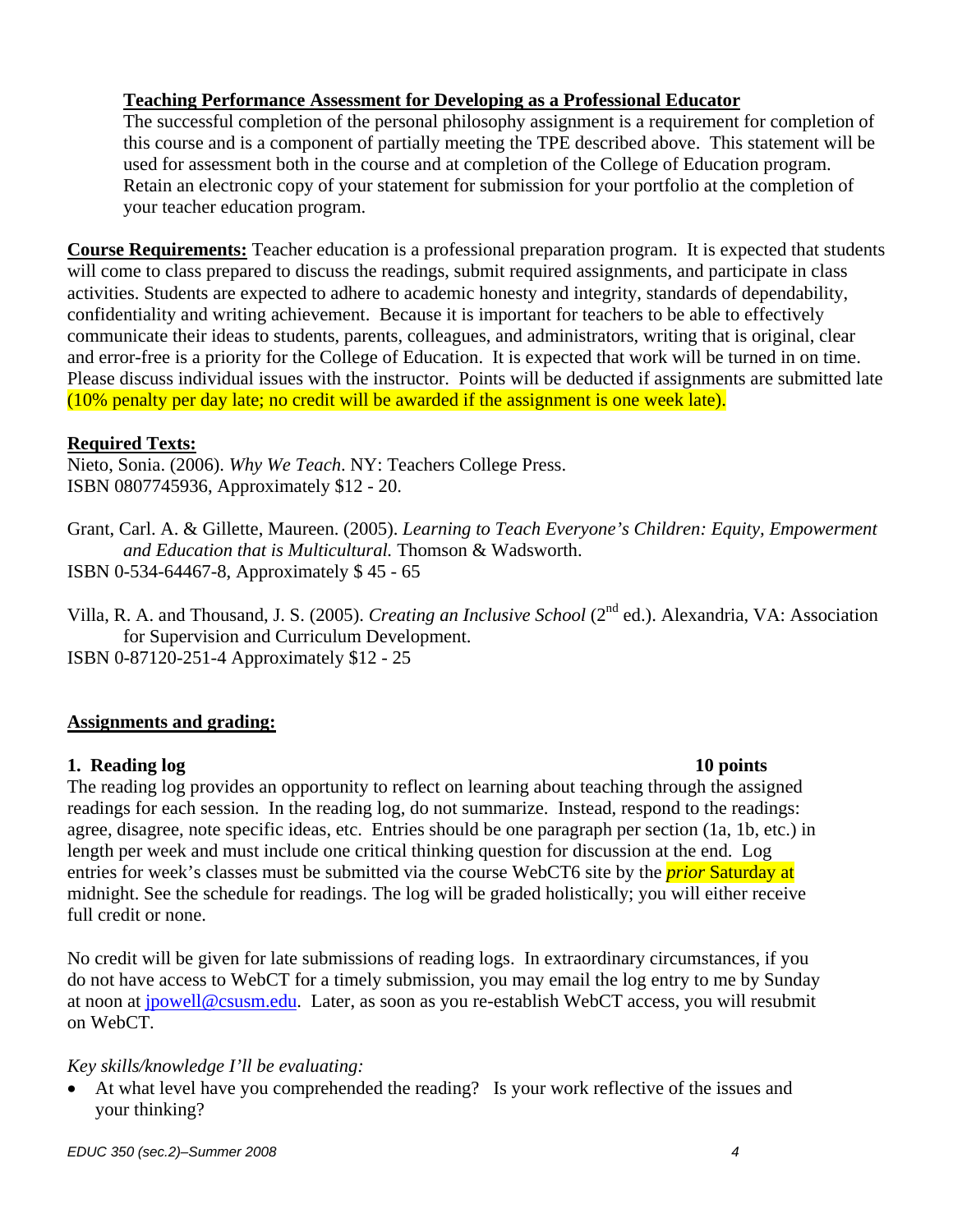• What connections and relationships have you been able to make with the reading and prior class discussions, fieldwork, and class activities?

#### **2. Current events in education 5 points**

Sign up for a date when you will be responsible for presenting an item from the week's news in K-12 education (5 minutes maximum). The item may be from television, radio, internet (e.g., www.edweek.org/), newspaper, or magazine, and may pertain to local, national/, or international issues. You will summarize and present the importance of the news for your classmates. Be sure that you make a connection to future teachers in California if the news is from afar. After you present your current event, go to the WebCT site and submit a one-sentence report as the "Current Events" assignment, so that you can receive credit. You must have given your report by June 26.

#### *Key skills/knowledge I'll be evaluating:*

- Did you select an article that has depth and importance to future teachers in Southern California?
- Can you speak articulately about your article's content
- Can you answer questions related to the article?

#### **3. Interview of a teacher 10 points**

The written report is due via the WebCT site on **June 12.** 

In this assignment, you will interview a teacher and write a 3-4 (double-spaced) page (1,500-2,000 word) summary of what you learned from him or her. Your purpose is to render a sketch so that your reader may be able to envision the teacher as a person with a distinct philosophy and experience.

*Gathering information:* 

Interview a current or retired teacher who has had at least 3 years of full–time experience in elementary, middle, or secondary school classrooms. Suggested questions are:

Why did the teacher choose to enter teaching? How attractive was the profession to prospective teachers at that time? What were the other career paths available; were any others seriously considered? Does the teacher have any regrets about becoming a teacher?

What professional education did the teacher have? How helpful was it in learning to teach? At what point did the teacher feel comfortable as a teacher?

What were/are the teacher's goals for the education of students? Have these goals changed over the years?

What career moves (school buildings, grade level, special students, subject matter, etc.) has the teacher made? To what extent were those moves voluntary? For current teachers, are further moves desired? If so, what are they, and why?

What have been the major joys and frustrations of teaching? What would help increase the joys and minimize the frustrations? On what issues does the teacher feel strongly about making changes in the way that schooling occurs now?

How did/does the teacher learn about his/her students' lives and needs? How similar are the backgrounds of the teacher and his/her students? What have been the teacher's experiences with "culture shock" in working with students from different backgrounds?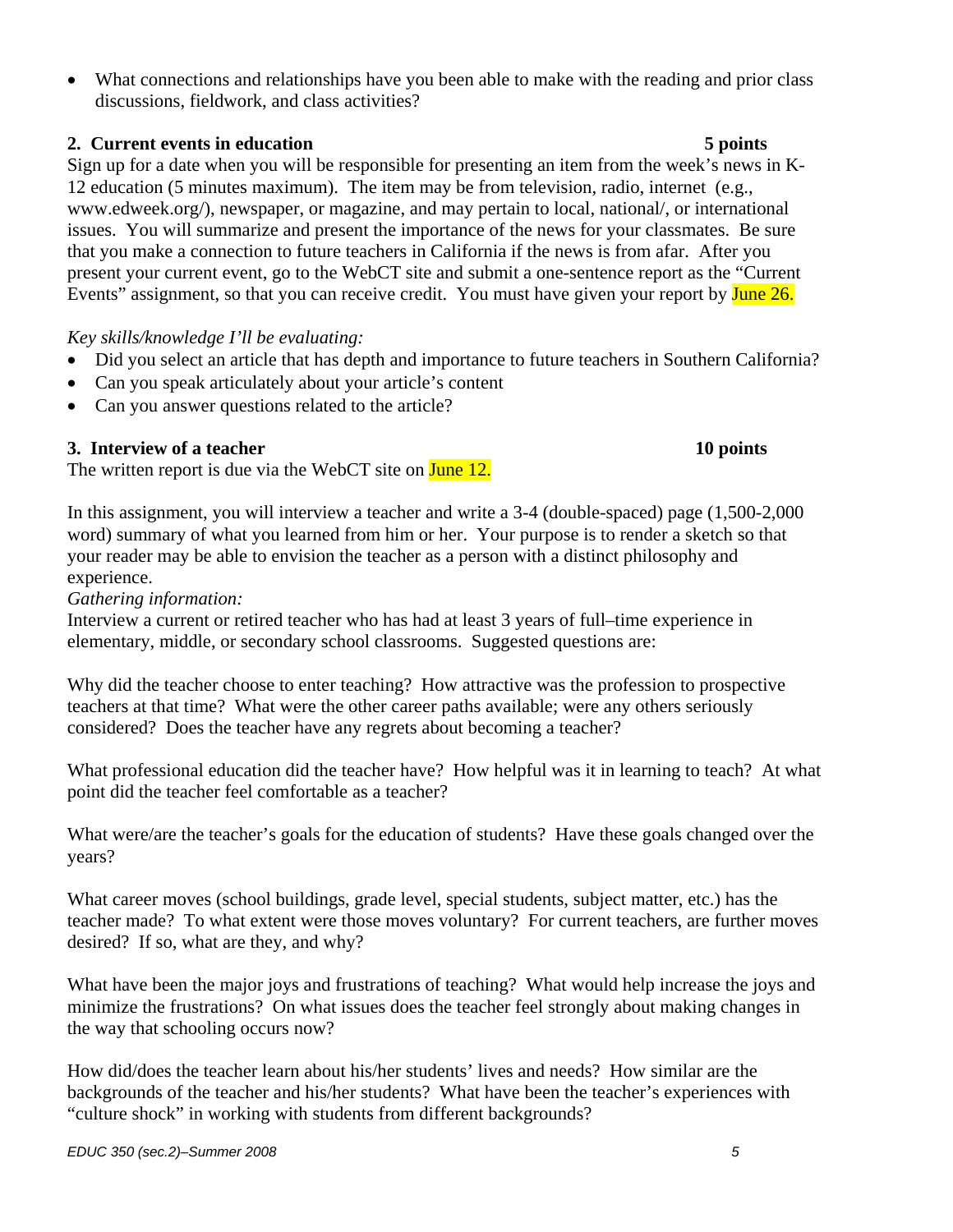What are some favorite memories from the teacher's classroom? Does the teacher tend to remember individual students or activities, or are the memories more general?

What does the teacher think of current "hot issues" in education such as the California High School Exit Exam and the No Child Left Behind Act? How does the teacher take action to address new reforms that impact his/her classroom?

What is the teacher's metaphor for "teaching" or "teacher"? What are the main features of the teacher's approach toward teaching? What has the teacher learned from being a teacher?

#### *Analysis:*

After collecting your information, think about what you have learned about this teacher. Focus on a few themes that best characterize what you have heard. Do not try to be all-inclusive. *Protect your teacher's confidentiality by using a pseudonym and masking identifying details.* 

In your analysis, incorporate what you have been learning about becoming and being a teacher. How does your teacher fit within the material addressed in your readings and in class? What issues are raised through your interview? What are the implications of your interview as you think about becoming a teacher? Be sure you include at least one reference to the readings/discussions we have in class.

## *Key skills/knowledge I'll be evaluating:*

- Were you able to arrange, organize, and conduct an interview that yielded useful and interesting information?
- Were you able to "paint a portrait" of the teacher as a person with a distinct story and character?
- Did you "mask" the teacher's identity by using a pseudonym and blurring other identifying markers?
- Were your analyses and reflections based on information you have learned in EDUC 350 and prior knowledge?
- Were you able to explicitly connect the teacher's responses to EDUC 350 texts/class sessions?
- Were you able to explicitly connect the interview to your own thinking about becoming a teacher?
- Does your writing incorporate a professional level of writing skills (grammar, syntax, spelling)?

## **4. Classroom observation reports 20 points**

Using the classroom observation instrument provided online, write up five observations in your field sites. The template is on the WebCT site under Fieldwork Instructions and is also on the College of Education website at the top of the syllabus webpage. You must submit one written observation from each of these four types of school settings: Elementary, Middle, High, and Special Setting; the fifth written observation is from any setting (your choice). Submit these via the WebCT site as instructed on June 17 and July 1. Turn in your Classroom Observation Record (timesheet) and Report Summary (distribution report) in class on  $\frac{July}{l}$ . If you do not complete the classroom observations, you will receive a grade of INC for the course.

## *Key skills/knowledge I'll be evaluating:*

• Can you articulate your assumptions/expectations about a given setting and then identify how your observation affects those assumptions/expectations?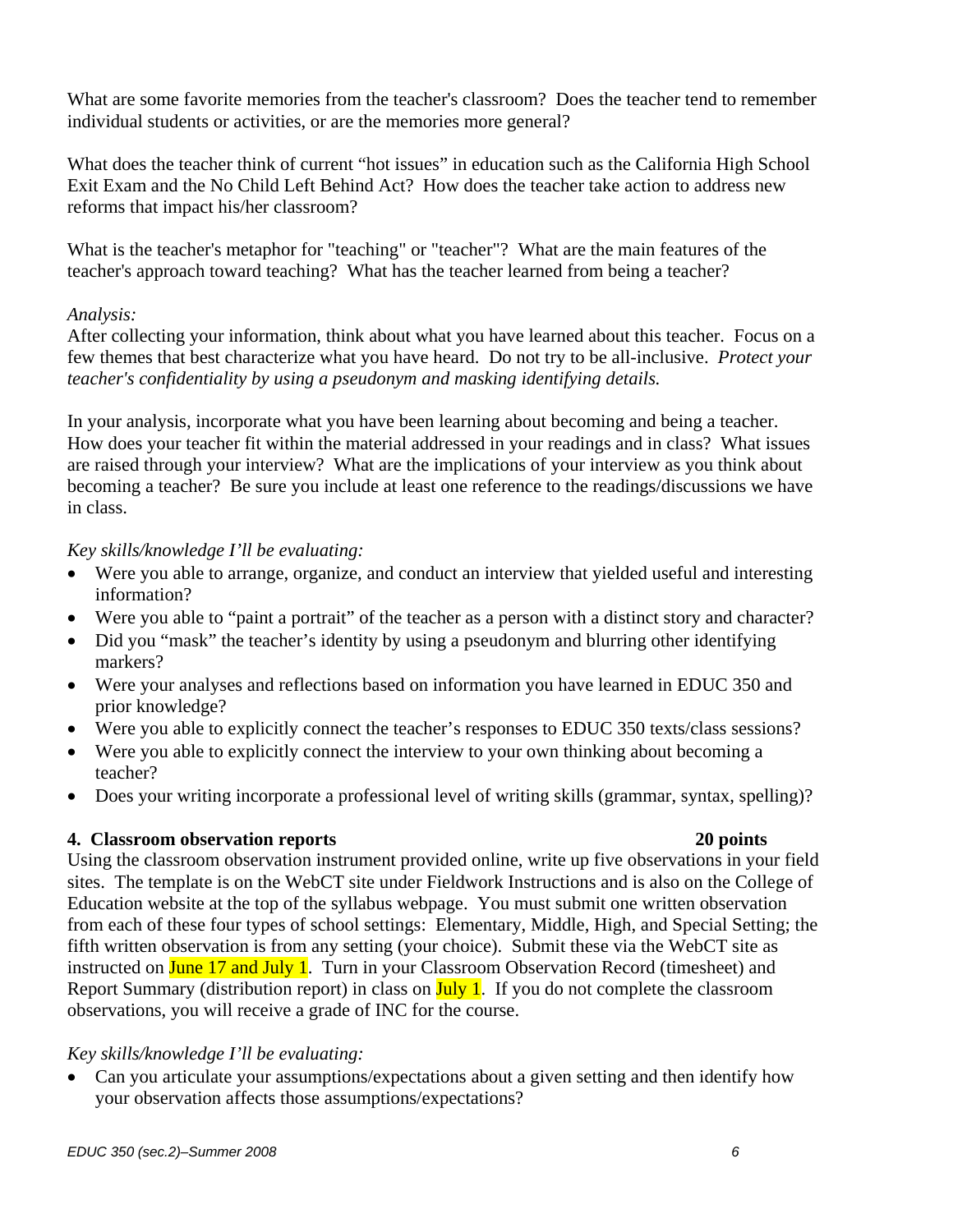- Can you observe key details, seeing both the "big picture" of the classroom and specific methods, interactions, etc.?
- Can you responsibly monitor your placement to include meeting the requirements of varied settings and minimum hours?
- Can you relate your class work and readings to your observations and provide an insightful analysis?
- Does your writing incorporate a professional level of writing skills (grammar, syntax, spelling)?

#### **5. Contemporary issues research 20 points**

Choose (1) an issue that interests you (from the topics given to you by the instructor) and (2) one or two partners with whom to work. Research the issue and prepare an oral report to share in class. The report should describe and analyze the issue in approximately 15 minutes. Be prepared for your presentation on July 1, however you will present on either July 1 or 3. When you present your research orally, provide a one-page summary and a reference list for your classmates. Each partner must submit the one-page summary to the WebCT site to receive credit for this assignment by **June** 29 at midnight.

*Key skills/knowledge I'll be evaluating:* 

- Do you understand a major issue affecting education and can you speak intelligently to your peers?
- Did you read from enough sources to gather relevant information and then present this in a synthesized manner?
- Are you able to organize resources (materials, people, etc.) in support of a goal (in this case, your presentation—which includes the use of Power Point technology)?
- Did you present your information confidently, creatively, concisely and in an organized manner?
- Are you able to apply what you've learned about effective teaching to engage your audience during your presentation?
- Did you develop an appropriate abstract and bibliography?
- Does your writing incorporate a professional level of writing skills (grammar, syntax, spelling)?

**6. Personal philosophy of schooling, learning and teaching (TPE 12) 15 points**  A draft (at least two paragraphs per section) is due on  $\text{June } 24^{\text{th}}$ . The final written report is due via the WebCT site on  $\frac{\text{July } 1.}{\text{July } 1.}$ 

Write a 4-5 page paper (2,000-2,500 word) that explains your personal philosophy of schooling, learning and teaching. Use the template posted on WebCT and self-assess before you turn in the paper.

## **Introduction**

Describe the level of schooling and subject field(s) you hope to teach. Name your philosophy (or combination of philosophies) as described by Grant  $\&$ Gillette Ch 8.

Explain why you are attracted to this philosophical stance. Is it due to your own schooling and/or background, what you've seen in schools since your own school days, the influence of particular persons, texts, other experiences with children/youth, etc.?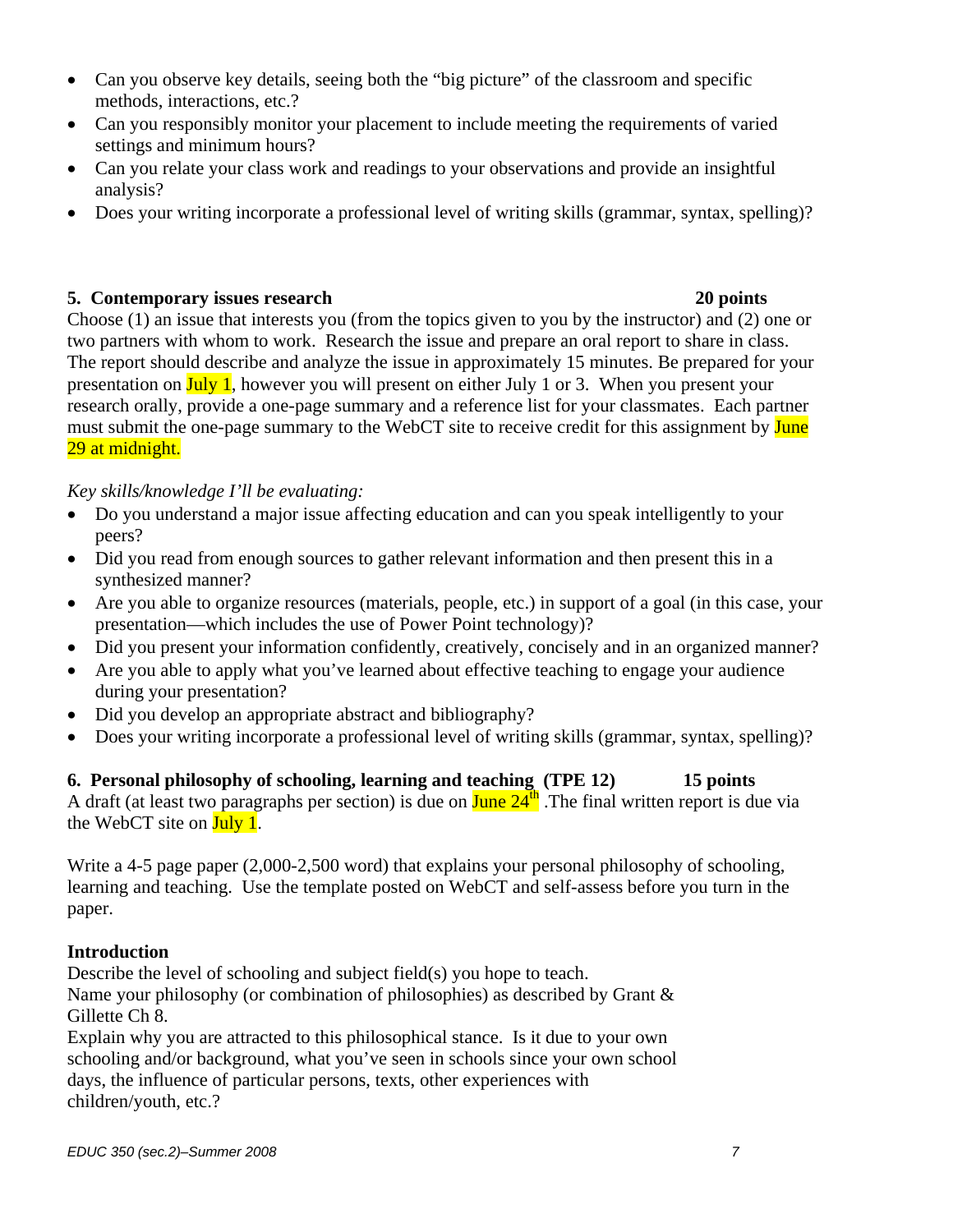# **Nature of schooling**

Describe what you believe is the purpose of schooling in a democracy. How will you as a teacher help achieve these purposes? Give at least one concrete example of how you will interact with your students in light of your beliefs.

#### **Nature of the learner**

Describe what you believe is the nature of the learner.

What are your thoughts about the students you will teach? What do they need from a teacher?

Give at least one concrete example of how you will interact with your students in light of your beliefs.

#### **Nature of the teaching/learning process**

Describe what you believe is the nature of the teaching/learning process?. What do you believe counts as knowledge and how should it be presented? How will you as a teacher use subject matter and other experiences to guide students toward

meaningful learning activities?

Give at least one concrete example of how you will interact with your students in light of your beliefs.

#### **Teacher dispositions and actions**

Describe what behavior (disposition/attitude & actions) you will exhibit in order to carry

out your philosophical position.

Give at least one concrete example of how you will conduct yourself in light of your beliefs.

#### **Conclusion**

Recap your philosophy. What are your outstanding questions/concerns/thoughts about becoming a teacher?

## **Criteria for Self- Assessment and Instructor Assessment of Philosophy Paper**

Self-assess your philosophy paper using the following criteria. Submit the self-assessment with your final draft of your philosophy paper (at least one "beefy" paragraph). These are the same criteria that I will use to evaluate your philosophy paper.

Exemplary papers have the following characteristics:

**Ideas:** The paper is clear and focused. It holds the reader's attention. Relevant information and details enrich the central theme. Ideas are supported by research, practical knowledge and experience. Conclusions show insight.

**Organization:** The organizational structure enhances and showcases the central idea or theme of the paper. An inviting introduction draws the reader in; a satisfying conclusion leaves the reader with a sense of closure and resolution. Sequencing is logical and effective. Thoughtful transitions tie parts together. The paper flows so smoothly, the reader hardly thinks about it.

*EDUC 350 (sec.2)–Summer 2008 8*  **Connections**: The paper includes multiple references to EDUC 350 class experiences (specific text selections, class discussions, fieldwork observations, assignments, current events, etc.).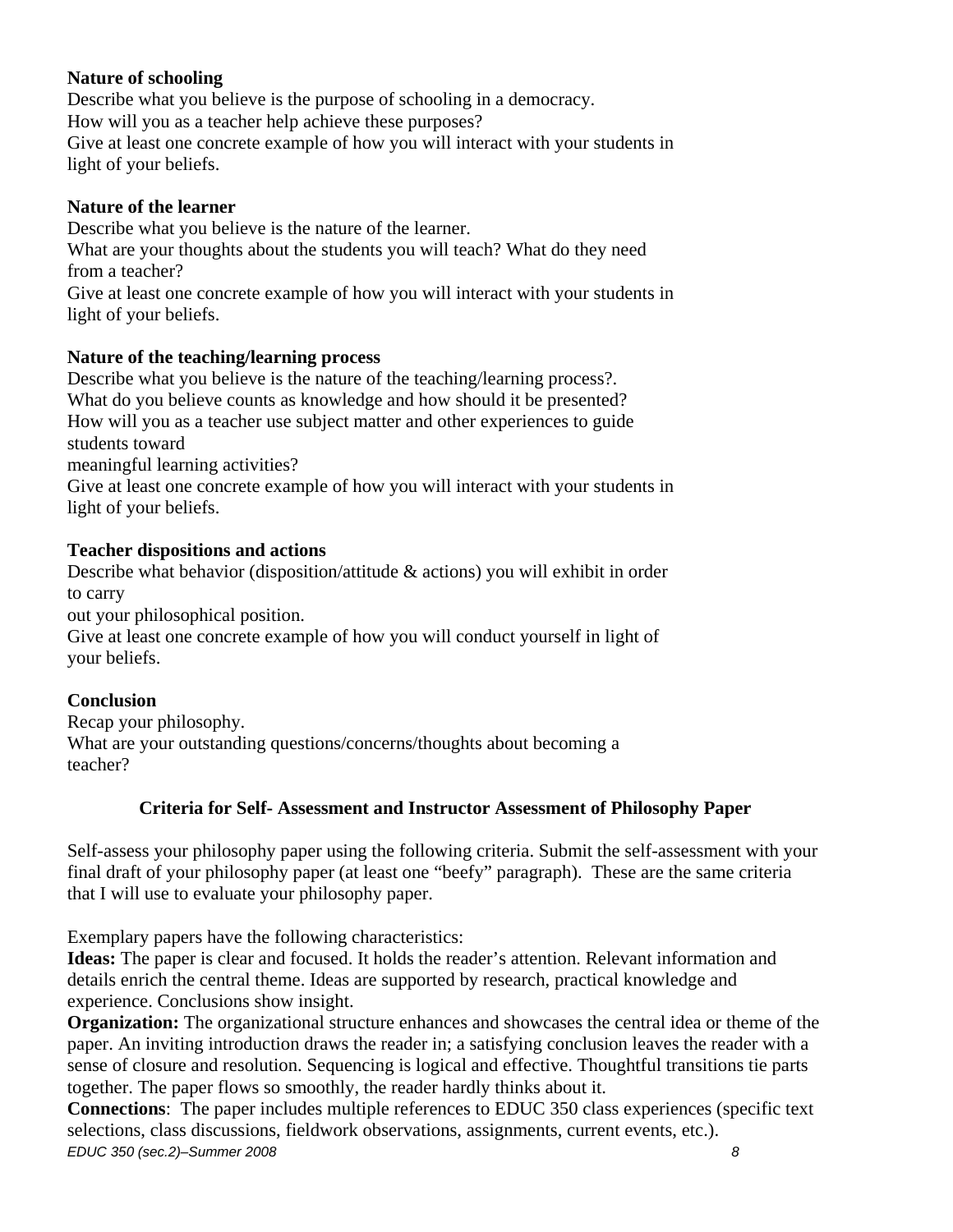**Voice:** The writer of this paper speaks directly to the reader in a manner that is individual, compelling, engaging, and has personality.

**Sentence Fluency:** The writing has an easy flow. Sentences enhance the meaning. Sentences vary in length and structure. The piece has purposeful and varied sentence beginnings.

**Conventions:** The writer demonstrates a good grasp of standard writing conventions. Spelling is generally correct. Punctuation is accurate. Grammar and usage are correct. Paragraphing tends to be sound. The piece needs very little additional editing.

#### **7. Participation 20 points**

This course is designed for active learning during class sessions. In order for this course to succeed for individuals and the group, students must come to class prepared to discuss assigned readings/topics and to participate in class activities. You will submit a self-assessment on WebCT by July 3. The instructor will consider your self-assessment when assigning points for this assignment. Answer the questions below and illustrate with examples from your participation in class.

*Key skills/knowledge I'll be evaluating:* 

- Do you participate in class discussions productively, sharing your knowledge and understandings?
- Do you interact productively with your peers, taking on a variety of roles (leader, follower, etc.)?
- Do you contribute appropriately to group work—do you "do your share"?
- Are you able to accept others' opinions?
- Are you supportive of others' ideas?
- Do you support your peers during their presentations?
- Can you monitor and adjust your participation to allow for others' ideas as well as your own to be heard?

Grades will be determined by the total number of points earned (100 points possible):

 $A = 93-100$  $A = 90-92$  $B+=87-89$  $B = 83 - 86$  $B - 80 - 82$  $C+= 77-79$  $C = 73-76$  $C = 70-72$  $D = 60-69$  $F = 0-59$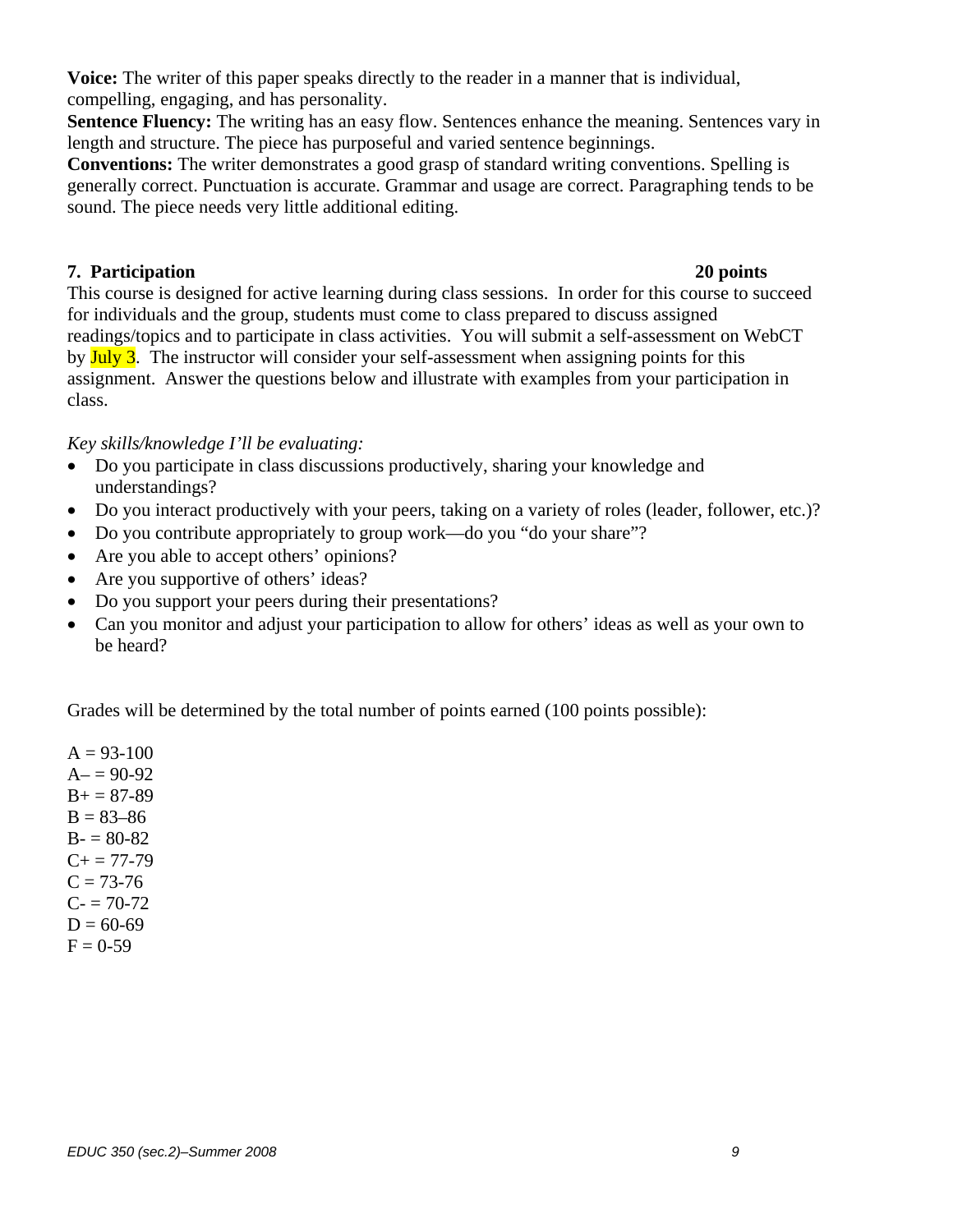# **Schedule as of 6/1/08 Schedule is subject to change at the discretion of the instructor**

| <b>Date</b> | <b>Session Title</b>                                                                                                                                            | <b>Topics</b>                                                                                                                                                                                                      | <b>Reading and Assignments for Class</b>                                                                                                                                                                                                                                                                                                   |
|-------------|-----------------------------------------------------------------------------------------------------------------------------------------------------------------|--------------------------------------------------------------------------------------------------------------------------------------------------------------------------------------------------------------------|--------------------------------------------------------------------------------------------------------------------------------------------------------------------------------------------------------------------------------------------------------------------------------------------------------------------------------------------|
| Week 1      |                                                                                                                                                                 |                                                                                                                                                                                                                    |                                                                                                                                                                                                                                                                                                                                            |
| June 3      | Course Intro<br>Building a<br>community of<br>learners                                                                                                          | Community building<br>WebCT-computer lab<br>Syllabus                                                                                                                                                               | Access the website at<br>http://lynx.csusm.edu/courses/directory/directory.asp<br>Sign up for $WebCT - get$ library card and password.                                                                                                                                                                                                     |
|             |                                                                                                                                                                 |                                                                                                                                                                                                                    |                                                                                                                                                                                                                                                                                                                                            |
| June 5      | $1:00$ Lori<br>Solarski,<br>Student<br>Services<br><b>COE</b><br>Orientation<br>1:45<br>Francesca<br>Gallozzi, CCF<br>Why Teach?<br>Schooling in a<br>democracy | Reading 1a:<br>Grant/Gillette ch 1<br>Reading 1b: "The Goals"<br>of Education" on<br>WebCT site.<br><b>Field Experience</b><br>Requirement<br>Why teach?<br>What is the purpose of<br>schooling in a<br>democracy? | Bring to class all three texts, syllabus, field experience<br>info and schedule, along with your questions about these<br>Read the EDUC 350 Fieldwork Instructions on the<br>WebCT site.<br>Reading Logs for 1 (a, b, c) and 2 (a, b) are due on<br>Saturday June 7 <sup>th</sup> at midnight (one paragraph for each<br>section $a, b, c$ |
| Week 2      |                                                                                                                                                                 |                                                                                                                                                                                                                    |                                                                                                                                                                                                                                                                                                                                            |
| June 10     | Dr. Janet<br>McDaniel,<br>Middle<br>Schools                                                                                                                     | Discuss teacher<br>interview with your<br>peers. Use PQP (praise,<br>question & polish)<br>format to give feedback<br>Workshop for Nieto<br>presentations<br>Choose issues<br>presentation topics and<br>partners  | Waiver requests for field experience hours must be<br>turned in during class today<br>Bring a draft of your teacher interview to class (on paper)<br>Read your section of Nieto & bring book to class                                                                                                                                      |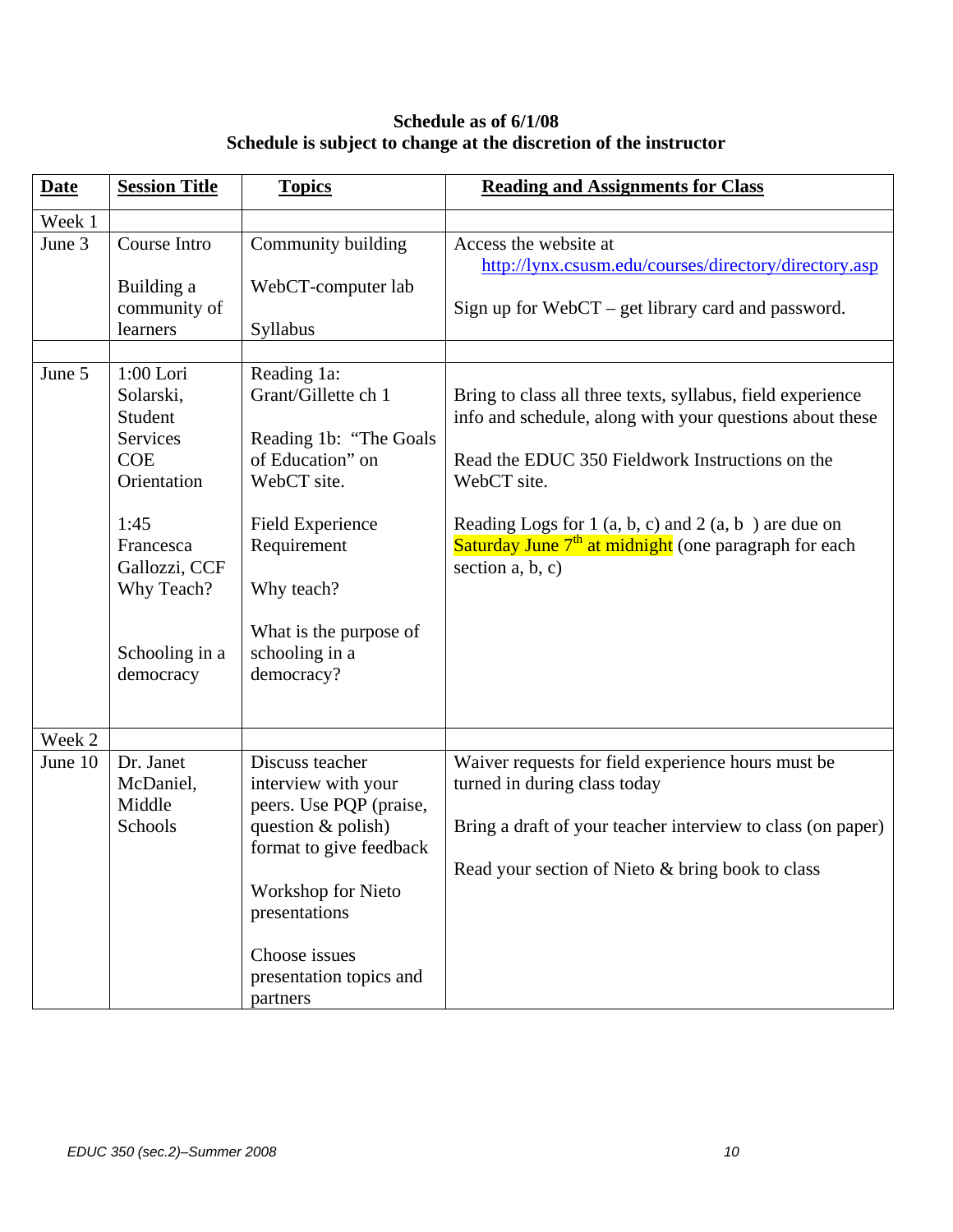| June 12 | 1:00 Francesca  | Reading 1c:             | Teacher Interview due June 12 by midnight.                                                          |
|---------|-----------------|-------------------------|-----------------------------------------------------------------------------------------------------|
|         | Gallozzi, CCF   | Grant/Gillette          |                                                                                                     |
|         | Becoming a      | ch.6                    | Reading Log 2 (c) is due on <b>Saturday June 14<sup>th</sup> at</b>                                 |
|         | teacher         |                         | midnight (one paragraph for each section a, b, c)                                                   |
|         |                 | <b>Student Services</b> |                                                                                                     |
|         | Inclusion       | presentation            | Peruse the website brochure of your choice at:                                                      |
|         |                 |                         | http://lynx.csusm.edu/coe/academics/                                                                |
|         |                 | Reading 2a:             |                                                                                                     |
|         |                 | Villa/Thousand ch. 1-2  | and the EDUC 350 Advising Session PowerPoint at:                                                    |
|         |                 |                         | http://lynx.csusm.edu/coe/ssc/Presentations.asp                                                     |
|         |                 |                         |                                                                                                     |
|         |                 | Reading 2b:             |                                                                                                     |
|         |                 | Grant/Gillette ch 10    |                                                                                                     |
|         |                 |                         |                                                                                                     |
|         |                 | <b>FAT City Video</b>   |                                                                                                     |
|         |                 |                         |                                                                                                     |
|         |                 | Preview Inclusion,      |                                                                                                     |
|         |                 | Diversity & SpEd Law    |                                                                                                     |
|         |                 | Assignment              |                                                                                                     |
| Week 3  |                 |                         |                                                                                                     |
| June 17 | 1:00 Francesca  | Reading 2c:             | Take "What is Your EP?" survey in Grant/Gillette pp.                                                |
|         | Gallozzi, CCF   | Grant/Gillette ch 8     | 300-305 and bring your results to class                                                             |
|         | Philosophies of |                         |                                                                                                     |
|         | Education       | Philosophies of         | Observations Part 1 (two write-ups) due on <b>June 17 at 5</b>                                      |
|         |                 | Education               | PM.                                                                                                 |
|         |                 |                         |                                                                                                     |
|         |                 | Sharing your            |                                                                                                     |
|         |                 | observation experiences |                                                                                                     |
|         |                 |                         |                                                                                                     |
|         |                 | Workshop for issues     |                                                                                                     |
|         |                 | presentations           |                                                                                                     |
|         |                 |                         |                                                                                                     |
| June 19 |                 | NO CLASS                | Reading Log 3 (a, b) due on $\frac{\text{June } 21^{\text{st}} \text{ at midnight.}}{\text{(one)}}$ |
|         |                 | <b>CATCH UP!</b>        | paragraph for each section a, b)                                                                    |
| Week 4  |                 |                         |                                                                                                     |
| June 24 | School          | Writing groups edit     | Bring <b>philosophy paper draft</b> (on paper) to class                                             |
|         | organization    | philosophy paper draft  |                                                                                                     |
|         |                 |                         |                                                                                                     |
|         | High schooling  | Reading 3a:             |                                                                                                     |
|         |                 | Grant/Gillette ch 7     |                                                                                                     |
|         |                 |                         |                                                                                                     |
|         |                 | School organization     |                                                                                                     |
|         |                 |                         |                                                                                                     |
|         |                 | Middle schooling:       |                                                                                                     |
|         |                 | Peruse the National     |                                                                                                     |
|         |                 | Middle School           |                                                                                                     |
|         |                 | Association website,    |                                                                                                     |
|         |                 | www.nmsa.org            |                                                                                                     |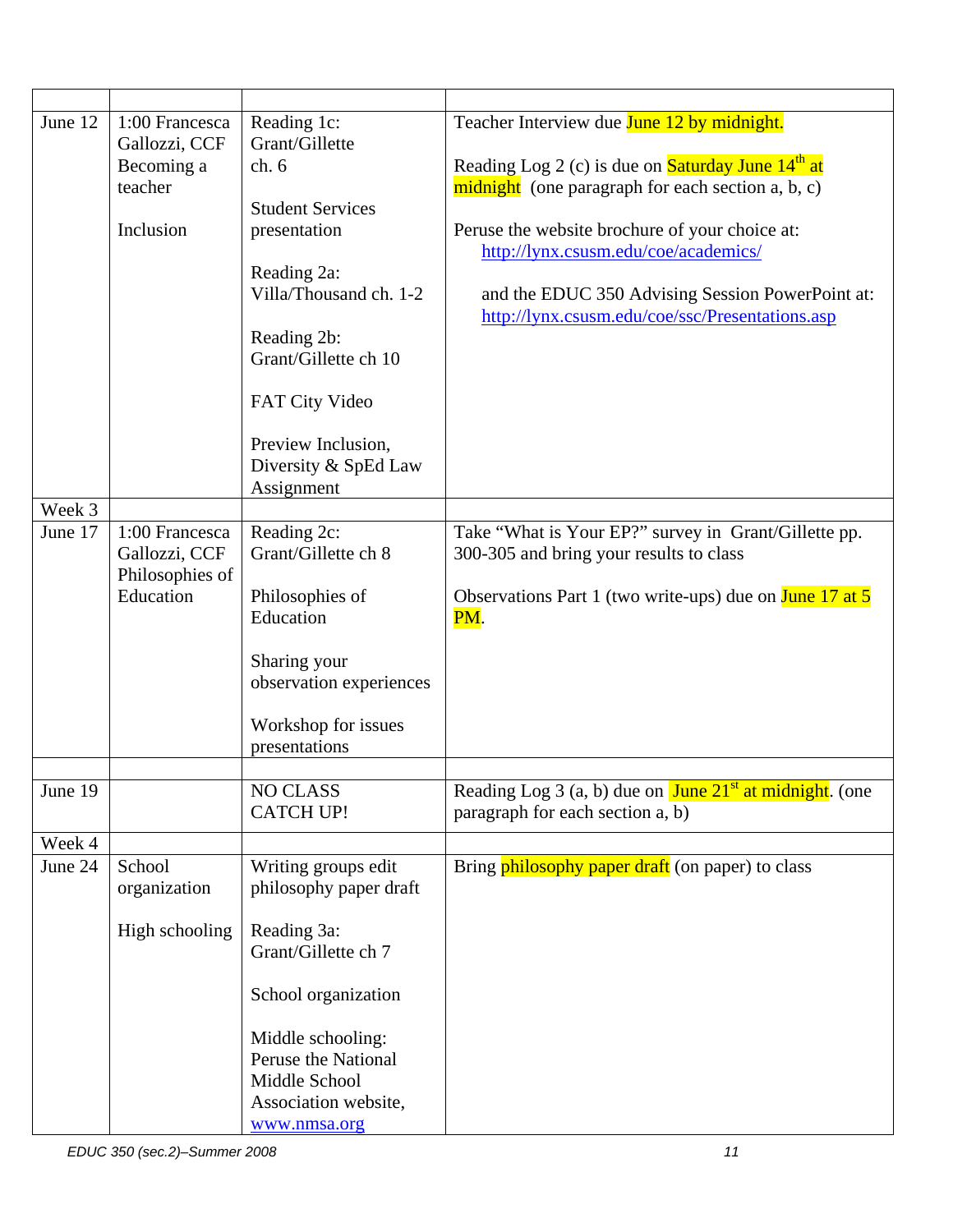|         |                                                                                       | High schooling:<br>Peruse the National<br><b>High School</b><br>Association website,<br>www.nhsa.net                                                                                                                                             |                                                                                                                                                                                                                                                                                                                                              |
|---------|---------------------------------------------------------------------------------------|--------------------------------------------------------------------------------------------------------------------------------------------------------------------------------------------------------------------------------------------------|----------------------------------------------------------------------------------------------------------------------------------------------------------------------------------------------------------------------------------------------------------------------------------------------------------------------------------------------|
| June 26 | The Lives and<br>Work of<br><b>Teachers</b><br><b>Teacher Rights</b><br>and Ethics    | Reading 3b:<br>Grant/Gillette ch 2.<br>Based on the reading,<br>write 3 questions for the<br>panel instead of a<br>paragraph for the log.<br>Panel of experienced<br>teachers<br><b>Review Grant/Gillette</b><br>ch. 10<br><b>Teacher Ethics</b> | Reading Log 4 (a, b) due on June $28th$ at midnight.<br>(instead of a paragraph for each section a, b, write three<br>questions to ask a school principal based on that<br>chaptera total of six questions.)<br>Last day for Current Event Presentations.<br>Education Issues handouts due on WebCT by June 29 <sup>th</sup> at<br>midnight. |
| Week 5  |                                                                                       |                                                                                                                                                                                                                                                  |                                                                                                                                                                                                                                                                                                                                              |
| July 1  | <b>School Finance</b><br>and<br>Governance<br>Issues in<br><b>Education</b> part<br>1 | Reading 4a:<br>Grant/Gillette ch. 9<br>Reading 4b:<br>Grant/Gillette ch. 11<br>Sharing your<br>observation experiences<br>Issues presentations                                                                                                   | Observations Part 2 (two write-ups) due on $\frac{\text{July 1 at 5}}{\text{July 1 at 5}}$<br>PM<br>Philosophy of Teaching, Learning and Schooling due on<br>July 1 at 5 PM<br>Fieldwork Log (on paper) due on July 1 in class                                                                                                               |
| July 3  | Issues in                                                                             | Issues presentations                                                                                                                                                                                                                             |                                                                                                                                                                                                                                                                                                                                              |
|         | <b>Education</b> part<br>$\overline{2}$                                               |                                                                                                                                                                                                                                                  | Participation self-assessment due on July 3 at 5 PM                                                                                                                                                                                                                                                                                          |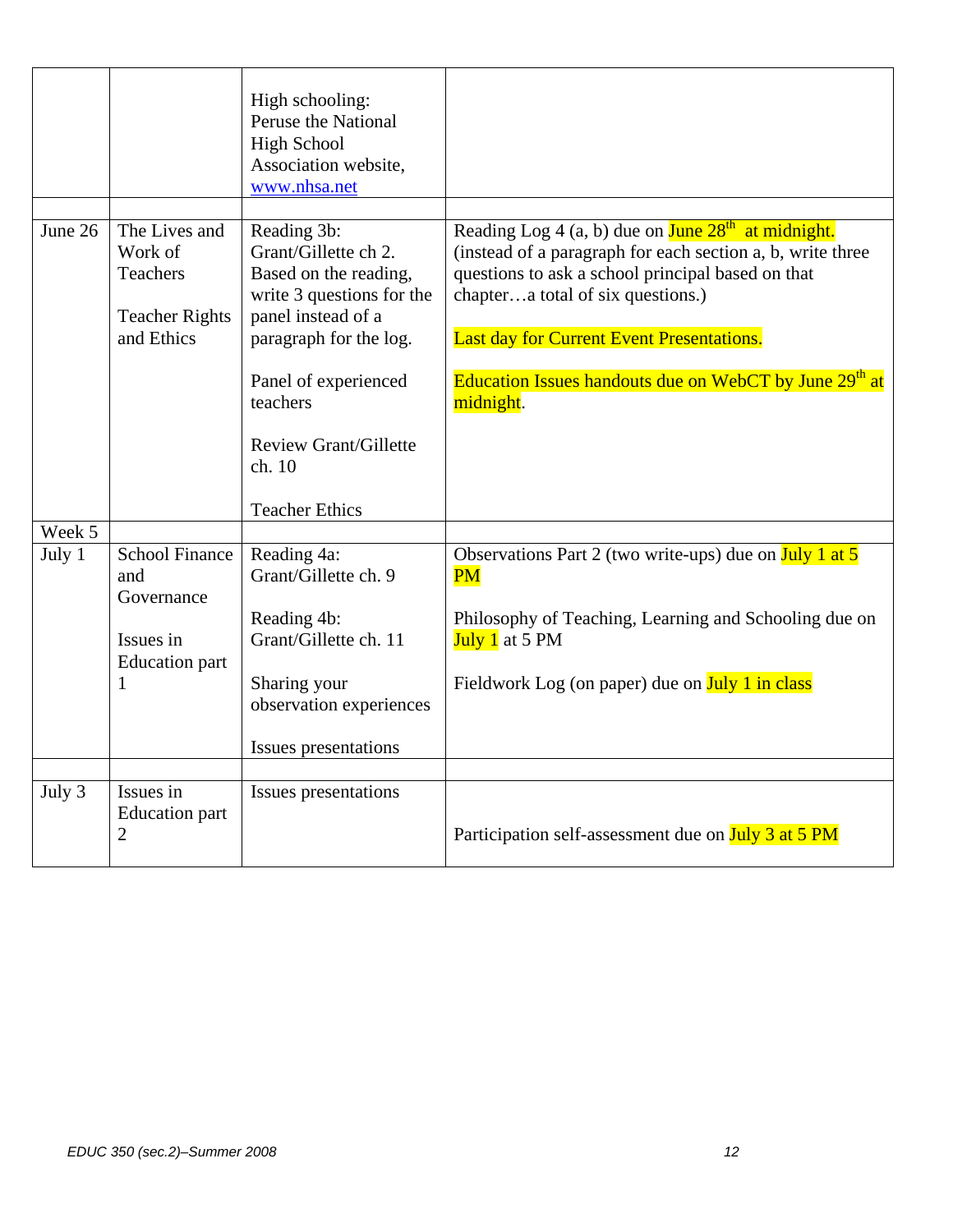# **SB 2042 - AUTHORIZATION TO TEACH ENGLISH LEARNERS COMPETENCIES**

| PART 1:                                                                   | PART 2:                                                    | PART 3:                                            |
|---------------------------------------------------------------------------|------------------------------------------------------------|----------------------------------------------------|
| <b>LANGUAGE STRUCTURE AND</b>                                             | <b>METHODOLOGY OF</b>                                      | <b>CULTURE AND</b>                                 |
| <b>FIRST-AND SECOND-</b>                                                  | <b>BILINGUAL, ENGLISH</b>                                  | <b>CULTURAL DIVERSITY</b>                          |
| <b>LANGUAGE DEVELOPMENT</b>                                               | LANGUAGE DEVELOPMENT,                                      |                                                    |
|                                                                           | <b>AND CONTENT</b>                                         |                                                    |
|                                                                           | <b>INSTRUCTION</b>                                         |                                                    |
| I. Language Structure and Use:                                            | I. Theories and Methods of                                 | I. The Nature of Culture                           |
| <b>Universals and Differences</b>                                         | <b>Bilingual Education</b>                                 |                                                    |
| (including the structure of English)                                      |                                                            |                                                    |
| A. The sound systems of language                                          |                                                            |                                                    |
| (phonology)                                                               | A. Foundations                                             | A. Definitions of culture                          |
|                                                                           | <b>B.</b> Organizational models: What                      |                                                    |
| <b>B.</b> Word formation (morphology)                                     | works for whom?                                            | <b>B.</b> Perceptions of culture                   |
|                                                                           | C. Instructional strategies                                | C. Intra-group differences (e.g.,                  |
| C. Syntax                                                                 |                                                            | ethnicity, race, generations, and                  |
|                                                                           |                                                            | micro-cultures)                                    |
|                                                                           | II. Theories and Methods for                               | <b>D.</b> Physical geography and its               |
| <b>D.</b> Word meaning (semantics)                                        | <b>Instruction In and Through</b>                          | effects on culture                                 |
|                                                                           | <b>English</b>                                             |                                                    |
|                                                                           | A. Teacher delivery for both                               |                                                    |
| <b>E.</b> Language in context                                             | English language development                               | E. Cultural congruence                             |
|                                                                           | and content instruction                                    |                                                    |
|                                                                           |                                                            |                                                    |
|                                                                           | <b>B.</b> Approaches with a focus on                       | <b>II. Manifestations of Culture:</b>              |
| F. Written discourse                                                      | English language development                               | <b>Learning About Students</b>                     |
|                                                                           | C. Approaches with a focus on                              | A. What teachers should learn                      |
|                                                                           | content area instruction                                   | about their students                               |
| G. Oral discourse                                                         | (specially designed academic                               |                                                    |
|                                                                           | instruction delivered in                                   |                                                    |
|                                                                           | English)                                                   |                                                    |
| H. Nonverbal communication                                                | D. Working with                                            | <b>B.</b> How teachers can learn about             |
|                                                                           | paraprofessionals                                          | their students                                     |
|                                                                           |                                                            | C. How teachers can use what they                  |
| Language Change<br>I.                                                     |                                                            | learn about their students                         |
|                                                                           |                                                            | (culturally responsive pedagogy)                   |
| II. Theories and Factors in First-                                        | <b>III.</b> Language and Content Area<br><b>Assessment</b> | <b>III.</b> Cultural Contact                       |
| and Second-Language Development<br>A. Historical and current theories and |                                                            |                                                    |
|                                                                           |                                                            |                                                    |
| models of language analysis that<br>have implications for second-         | A. Purpose                                                 | A. Concepts of cultural contact                    |
| language development and                                                  |                                                            |                                                    |
| pedagogy                                                                  |                                                            |                                                    |
| <b>B.</b> Psychological factors affecting                                 |                                                            |                                                    |
| first- and second-language                                                | <b>B.</b> Methods                                          | <b>B.</b> Stages of individual cultural<br>contact |